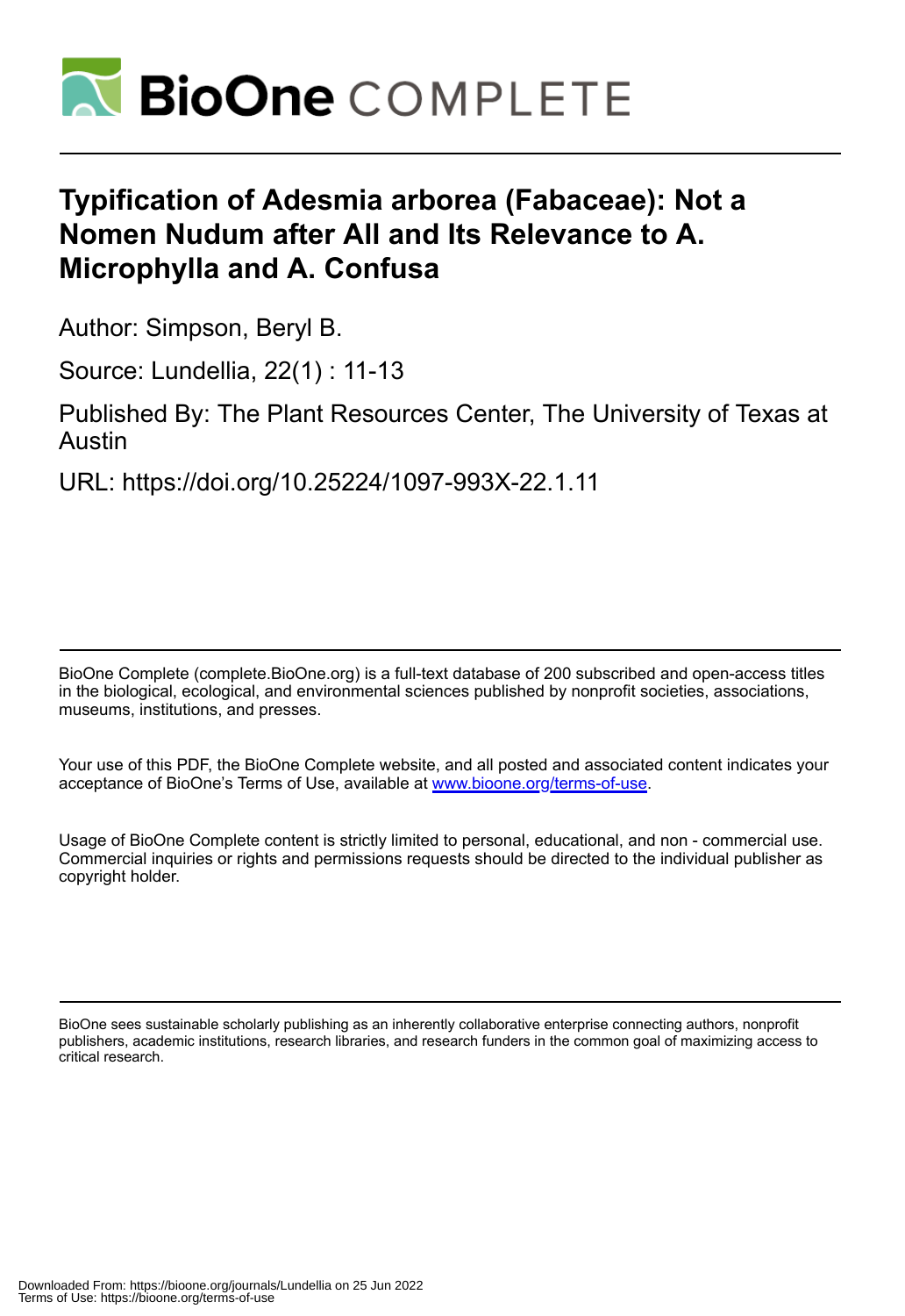# TYPIFICATION OF ADESMIA ARBOREA (FABACEAE): NOT A NOMEN NUDUM AFTER ALL AND ITS RELEVANCE TO  $A$ . MICROPHYLLA AND  $A$ . CONFUSA

### Beryl B. Simpson

Integrative Biology and Billie L. Turner Plant Resources Center, The University of Texas at Austin, 2415 Speedway, Stop C0930, Austin, Texas 78713

beryl@austin.utexas.edu

Abstract: The name Adesmia arborea Bertero has been considered a nomen nudum since Colla's assertation that all new names in Bertero's publication detailing his Chilean collections of 1828 were nomina nuda. Subsequent authors seeking to validate the name A. arborea have provided conflicting descriptions adding confusion about the identity of the species. These problems arose from equating this name with other new names published by Bertero in the same work and because material collected and annotated by Bertero as A. arborea represents two different taxa. Here I show that A. arborea was, in fact, validly published by Bertero, provide evidence as to the collection number from which type must be chosen, and designate a Lectotype and Isolectotypes.

Keywords: Bertero, El Mercurio Chileno, lectotype, nomenclature

In 1829 the name Adesmia arborea was published for a Chilean species in an article by Carlo Guiseppe Bertero in El Mercurio Chileno. Since the writings of Luigi Aloysius Colla (1832), this name, like all of Bertero's new names in El Mercurio Chileno, has been dismissed as a nomen nudum (cf., Delprete et al., 2002; Seigler et al., 2013). The name A. arborea appeared in a paragraph (Bertero, 1829) that also listed seven additional Adesmia species, some of which had been previously described by other authors and three of which Bertero considered new and for which he provided names. Two of these, like most of the new taxa Bertero proposed in this work, were simply names with no descriptive comments, and, as such, were indeed nomina nuda (Turland et. al., 2018, Article 38.1). For Adesmia arborea, however, Bertero (1829 p. 557) provided a description that adequately characterizes the species [in translation]: ''The Palhuen which I have named Adesmia arborea, is a beautiful shrub found in rocky and arid areas in the hills and is similar to Zuccagnia punctata Cavanilles. Its foliage, the number and color of its flowers, and above all its fruits, covered with very large and differently colored hairs, make it interesting for English gardens. The other species are herbaceous . . .''

Bertero thus explicitly stated that A. arborea differed from the other Adesmia species he included because they were all herbs. The description and diagnosis (cf. Article 38.1, 38.2 of the ICBN, Turland et. al., 2018) with its designation as a shrub, its habitat, its particular similarities to Zuccagnia punctata Cav., and its explicit difference in habit from other species mentioned adequately describe and distinguish the taxon, especially in light of descriptions common at the time.

Bertero, who made extensive collections, apparently left some specimens in Santiago but sent most of his Chilean material to Benjamin Delessert in Paris (Stafleu & Cowan, 1976) who distributed specimens to Balbis at Turin (TO-HG, Bertero's home institution) and to Geneva (Delprete et al., 2002). Unfortunately, Bertero died before ever returning to Europe. The two specimens that are now at Turin (TO - viewed as photos kindly sent by Laura Guglielmone) and annotated as Adesmia arborea unfortunately do not have labels in Bertero's handwriting. Many specimens retained at Paris were eventually sold by Delessert's heirs to the travel company Esslingen Unio Itineraria (Botanische Reiseverein) that subsequently marketed sets to various herbaria (Delprete et al., 2002). Some of these

LUNDELLIA 22:11–13. 2019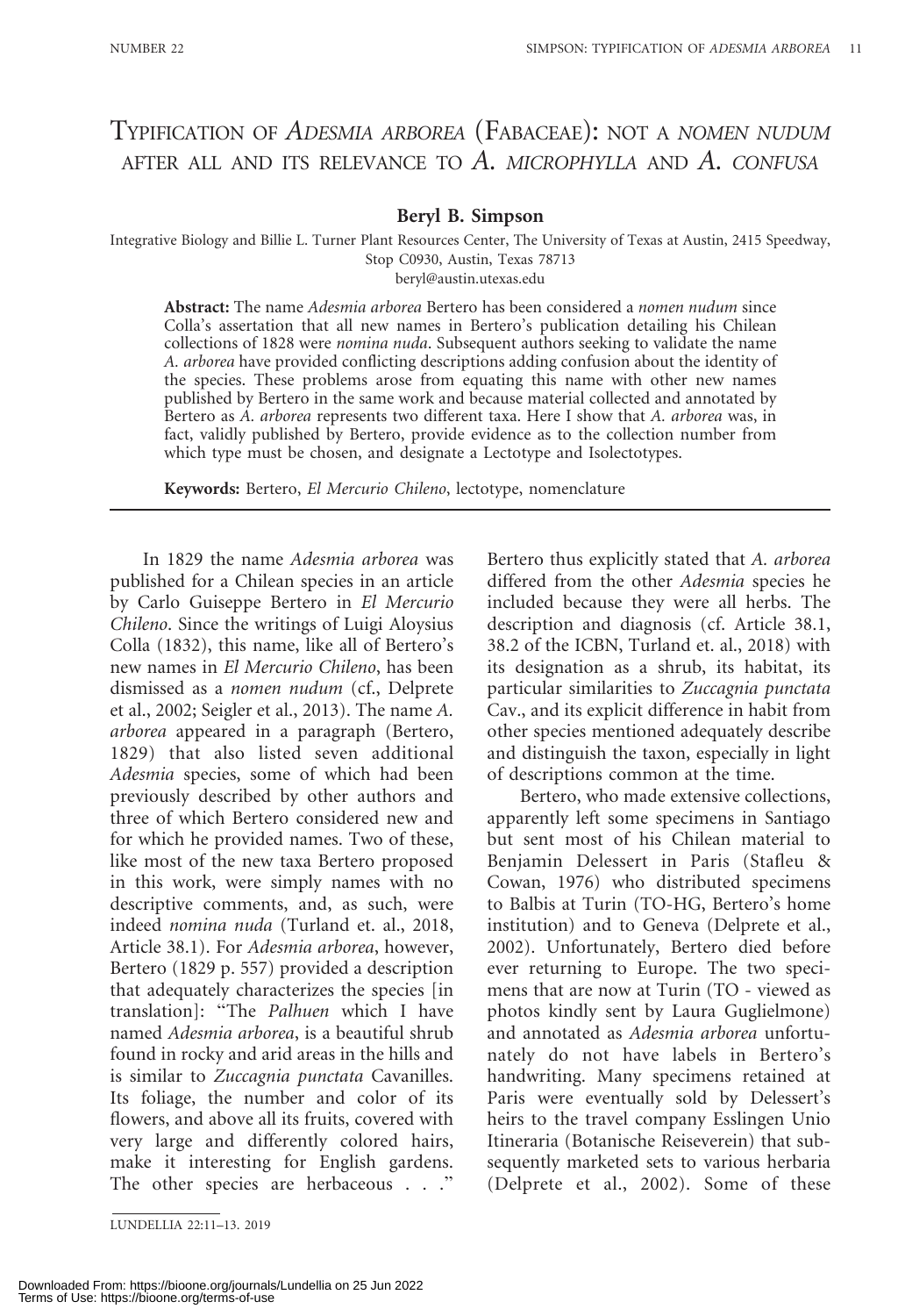specimens are labeled as Adesmia arborea in Bertero's handwriting (see Delprete et al., 2002 for a sample of Bertero's handwriting) with additional Bertero material labeled by others as A. arborea housed in an array of European herbaria (i.e., E, FI, HAL, JE, M, P, TO - none were found on the Geneva website), and Chile (SGO). Bertero's collection numbers of Adesmia arborea are Bertero 5, collected at Rancagua [Chile, Region VI, O'Higgins near the Cachapoal River] and Bertero 762 from Quillota [Chile, Region V, Valparaiso near the Aconcagua River]. Some sheets have two or more sprigs with both collection numbers (Bertero 5 and 762) written on the same sheet (usually without designating which sprig corresponds to which number). Delprete et al. (2002) listed Bertero's collection forays in the two Chilean localities as May-June 1828 for Rancagua and March-May 1829(30) for Quillota (the dates differ somewhat between the text on p. 633 and Table 2 on p. 635 in Delprete et al.'s 2002 article).

#### **TYPIFICATION**

Adesmia arborea Bertero, Mercurio Chileno, 12: 557. 1829. Lectotype, designated here: P02936569 (Paris); Isolectotypes SGO050390 (Santiago); M-0010713 righthand sprig (Munich).

The description in El Mercurio Chileno could refer to either Bertero 5 or 762 but a number of factors make Rancagua (Bertero 5) the correct locality from which to choose the type. First, Bertero's specimens of the two other new Adesmia species he named in the same paragraph of El Mercurio Chileno (A. vesicaria and A. viscida) are from Rancagua suggesting that the three new Adesmia species all came from the same area. Second, specimens labeled Bertero 762 usually have Espinillo as the only, or additional, common name, whereas specimens of *Bertero 5* usually have only *Palhuen*. Finally, and most importantly, the title of Bertero's 1829 article "Lista de las plantas que han sido observadas en Chile por el Dr. Bertero en 1828'' specifically states that the plants listed were collected in 1828. His

Quillota collections were made in 1829/1830 (Delprete et al., 2002).

Specimens of Bertero 5 with labels in his handwriting and specific locality data are at Paris (P), Santiago (SGO), and Munich (M). The specimen at Paris P02936569, has the most unequivocal label data (locality, handwriting) and diagnostic features and is here designated as Lectotype. The specimen at Santiago is obviously an Isolectotype and the righthand sprig on the specimen at Munich (M-0010713) is also here designated an Isolectotype.

## DISCUSSION AND ASSOCIATION WITH ADESMIA MICROPHYLLA HOOK. & ARN. AND A. CONFUSA ULIBARRI

Throughout the years since Bertero's 1829 El Mercurio Chileno publication there has long been a confounding of the name Adesmia arborea Bertero with Adesmia microphylla Hook. & Arn. and more recently with A. confusa Ulibarri. Colla (1832), the first botanist to state that all Bertero's new names in El Mercurio Chileno were nomina nuda, wrote a new description that does not provide enough diagnostic information to determine to what species he was referring and, although he mentioned Quillota (a locality in which Bertero collected after 1828), he listed no specimens. One of the two A. arborea specimens at Turin has a label in Colla's handwriting and is equivocal as to the collection date and has no specific locality. The second specimen from Turin has a label in unknown handwriting, lacks a date, and has few diagnostic characters.

Various other interpretations of Adesmia arborea Bertero and its identity to A. microphylla Hook. & Arn. were given by Steudel (1841), Clos (1847), Reiche (1895), and Skottsberg (1946). Clos (1847) also provided his own description that seem to conform to Bertero's species and he specifically stated that after examining Bertero's specimens, he believed that Colla's A. arborea (A. arborea Bertero ex Colla) was actually A. glutinosa Hook. & Arn. Regardless, names after 1832 attempting to validate